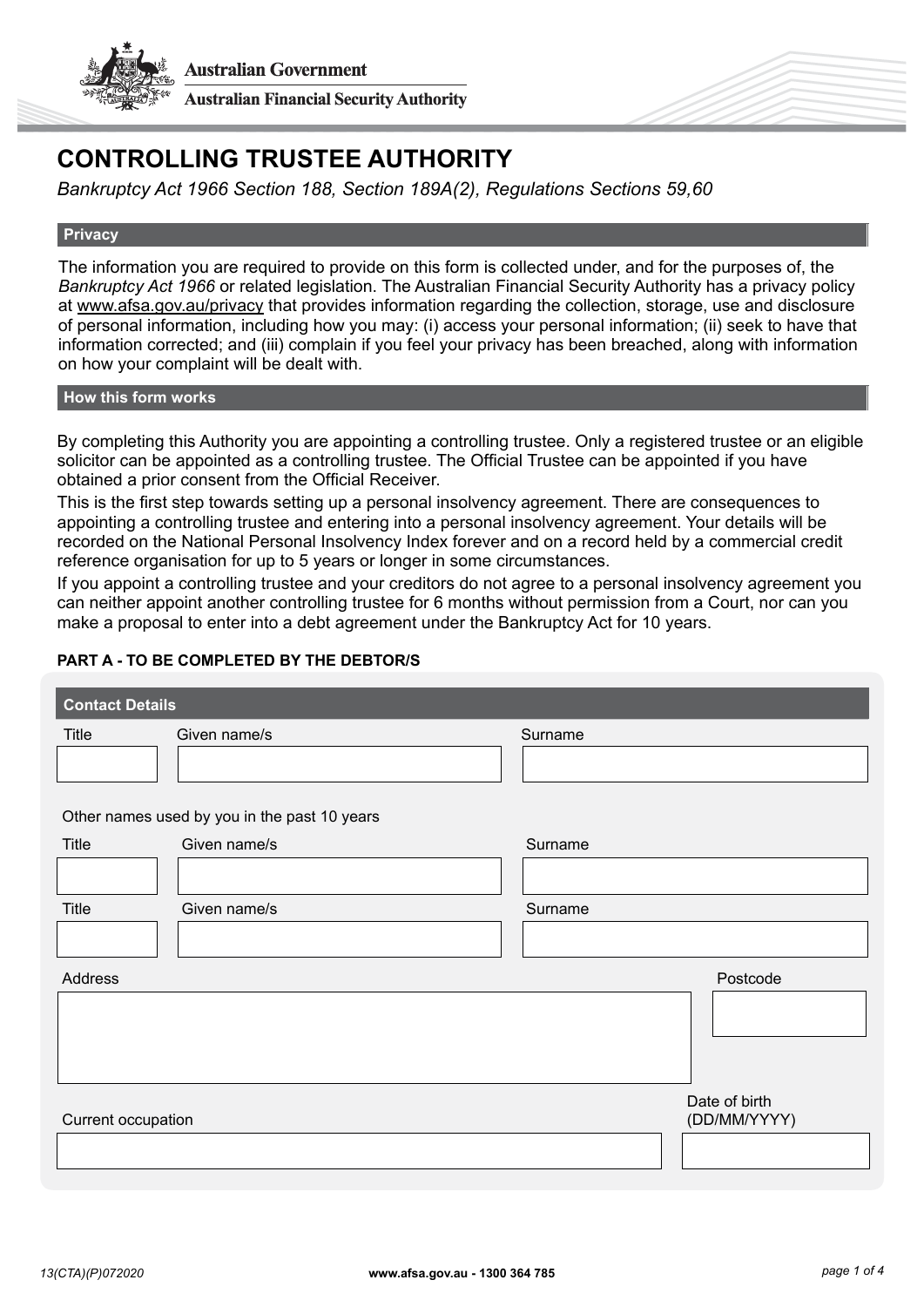#### **Putting forward a personal insolvency agreement proposal**

The controlling trustee you appoint will:

- take control of your property
- put your proposal for a personal insolvency agreement to your creditors
- make enquiries into your affairs
- make a recommendation to creditors as to whether it is in their interest to accept your proposal
- charge a fee for undertaking this work.

If the controlling trustee has any connection with you, they must also disclose this to creditors. You must also disclose any relationship between you and any of your creditors.

The controlling trustee will hold a meeting of your creditors within 25 working days of their appointment (30 working days if appointed in December). Notice of the meeting is given to each of your creditors and published on AFSA's website [\(www.afsa.gov.au\). Y](www.afsa.gov.au)ou must attend the meeting unless excused by the trustee. The creditors may ask you questions before deciding how to vote.

If you do not attend the meeting, a creditor can use that fact to apply to a Court to make you bankrupt. At the meeting, your creditors will consider your proposal and decide by special resolution (a 'yes' vote from a majority of creditors present and voting who represent at least 75% of the dollar value of the debts) whether to accept or reject it.

A creditor can use the fact that the controlling trustee has called a meeting of your creditors to apply to a Court to make you bankrupt but they cannot apply to the Court before the creditors vote on your proposal.

#### **What happens if your proposal is accepted? What happens if your proposal is rejected?**

The creditors will vote to appoint a trustee who will administer your personal insolvency agreement. The trustee may be different to the controlling trustee. The trustee of your personal insolvency agreement must be a registered trustee or the Official Trustee (AFSA).

The trustee of your personal insolvency agreement will charge a fee to administer the agreement.

You and your trustee must sign the agreement within 21 days of the special resolution being passed. If you do not sign the personal insolvency agreement, a creditor can use that fact to apply to a Court to make you bankrupt.

You must assist the trustee and do everything you have promised to do according to the terms of the personal insolvency agreement.

If the proposal is rejected, creditors may vote in favour of you becoming bankrupt. If you do not comply with the creditors' vote, a creditor can use that fact to apply to a Court to make you bankrupt.

#### **Terminating or setting aside a personal insolvency agreement (PIA)**

A Court can set aside an agreement if it finds that the agreement is unreasonable, does not comply with the Bankruptcy Act or Regulations, or was based on false or misleading information.

Your personal insolvency agreement can be terminated:

- by creditors if you fail to comply with its terms, or
- if something happens that is specified in the personal insolvency agreement as being a reason for terminating it, or
- by a Court in certain circumstances (for example if there is a likely injustice or delay to creditors).

If your personal insolvency agreement is terminated or set aside, a creditor can use that fact to apply to a Court to make you bankrupt.

You can get more information about your alternatives, sources of financial guidance and set limits/indexed amounts by contacting AFSA on 1300 364 785 or at [www.afsa.gov.au](http://www.afsa.gov.au).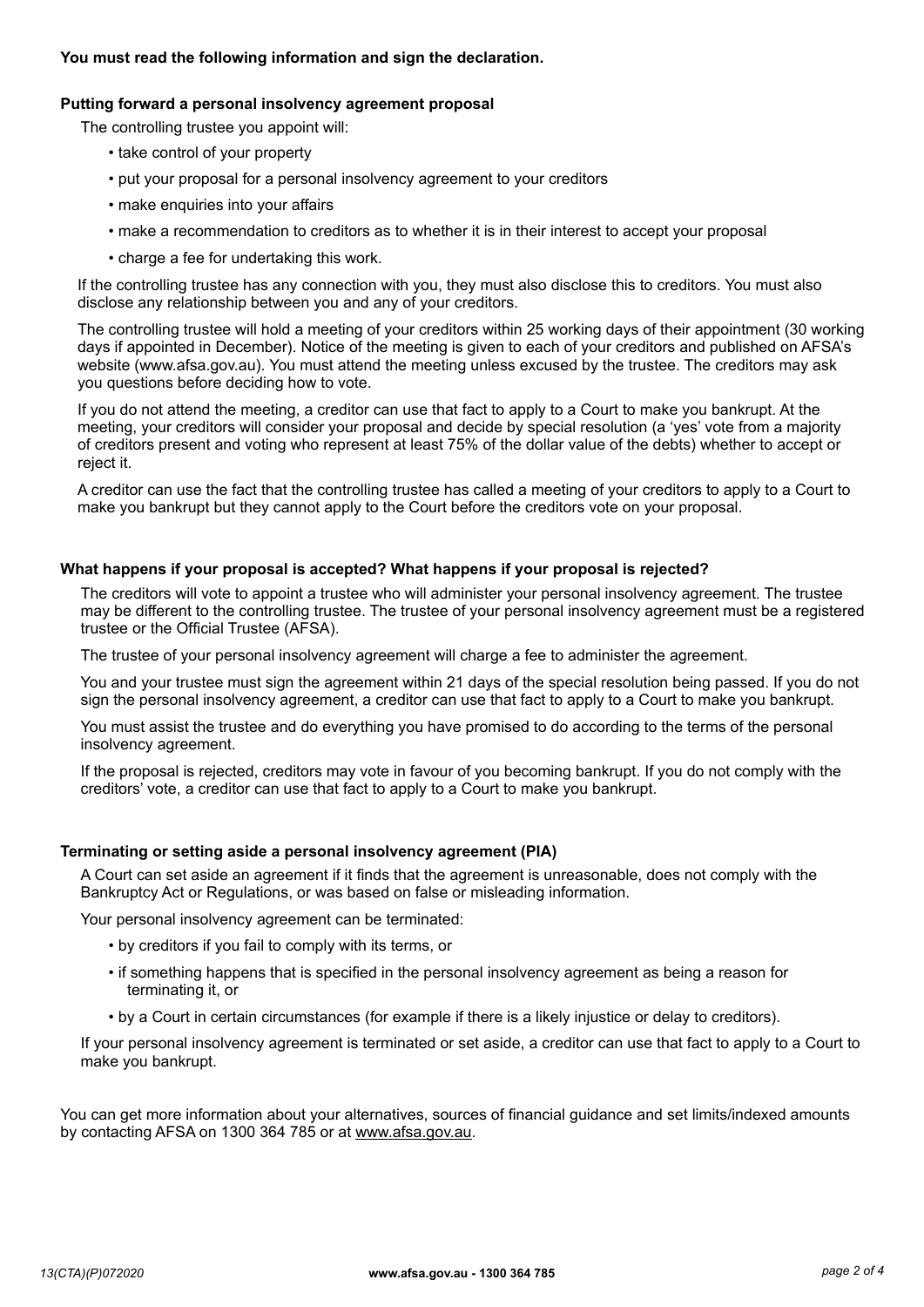#### **Acknowledgement**

I acknowledge having read the above information about personal insolvency agreements and the consequences of signing this authority and entering a PIA if my proposal is accepted by my creditors.

I authorise,

Name of Registered Trustee/Solicitor/Official Trustee

| <b>Title</b> | Given name/s | Surname |
|--------------|--------------|---------|
|              |              |         |
| Title        | Given name/s | Surname |
|              |              |         |

to call a meeting of my creditors to consider my proposal for a PIA and to take control of my property in accordance with Part X of the Bankruptcy Act.

| Signature of debtor | Date (DD/MM/YYYY) |  |  |
|---------------------|-------------------|--|--|
|                     |                   |  |  |
|                     |                   |  |  |
|                     |                   |  |  |

#### **PART B - TO BE COMPLETED BY THE CONTROLLING TRUSTEE/S**

| <b>Trustee Contact Details</b>                                                    |                                                                   |         |            |          |
|-----------------------------------------------------------------------------------|-------------------------------------------------------------------|---------|------------|----------|
|                                                                                   |                                                                   |         |            |          |
|                                                                                   | The primary contact for AFSA should complete their details first. |         |            |          |
| <b>Title</b>                                                                      | Given name/s                                                      | Surname |            |          |
|                                                                                   |                                                                   |         |            |          |
| <b>Title</b>                                                                      | Given name/s                                                      | Surname |            |          |
|                                                                                   |                                                                   |         |            |          |
| Firm name                                                                         |                                                                   |         |            |          |
|                                                                                   |                                                                   |         |            |          |
| Address                                                                           |                                                                   |         |            | Postcode |
|                                                                                   |                                                                   |         |            |          |
|                                                                                   |                                                                   |         |            |          |
| Email address                                                                     |                                                                   |         |            |          |
|                                                                                   |                                                                   |         |            |          |
| Contact number                                                                    |                                                                   |         | Fax number |          |
|                                                                                   |                                                                   |         |            |          |
| <b>Tick Applicable Items Below</b>                                                |                                                                   |         |            |          |
|                                                                                   |                                                                   |         |            |          |
| I/We consent to exercise the powers conferred by the above authority.             |                                                                   |         |            |          |
| Declaration of relationship (tick applicable item below)                          |                                                                   |         |            |          |
| I/We declare that my/our related entities are not related entities of the debtor. |                                                                   |         |            |          |

I/We declare that my/our related entities are related entities of the debtor (attach details of relationship).